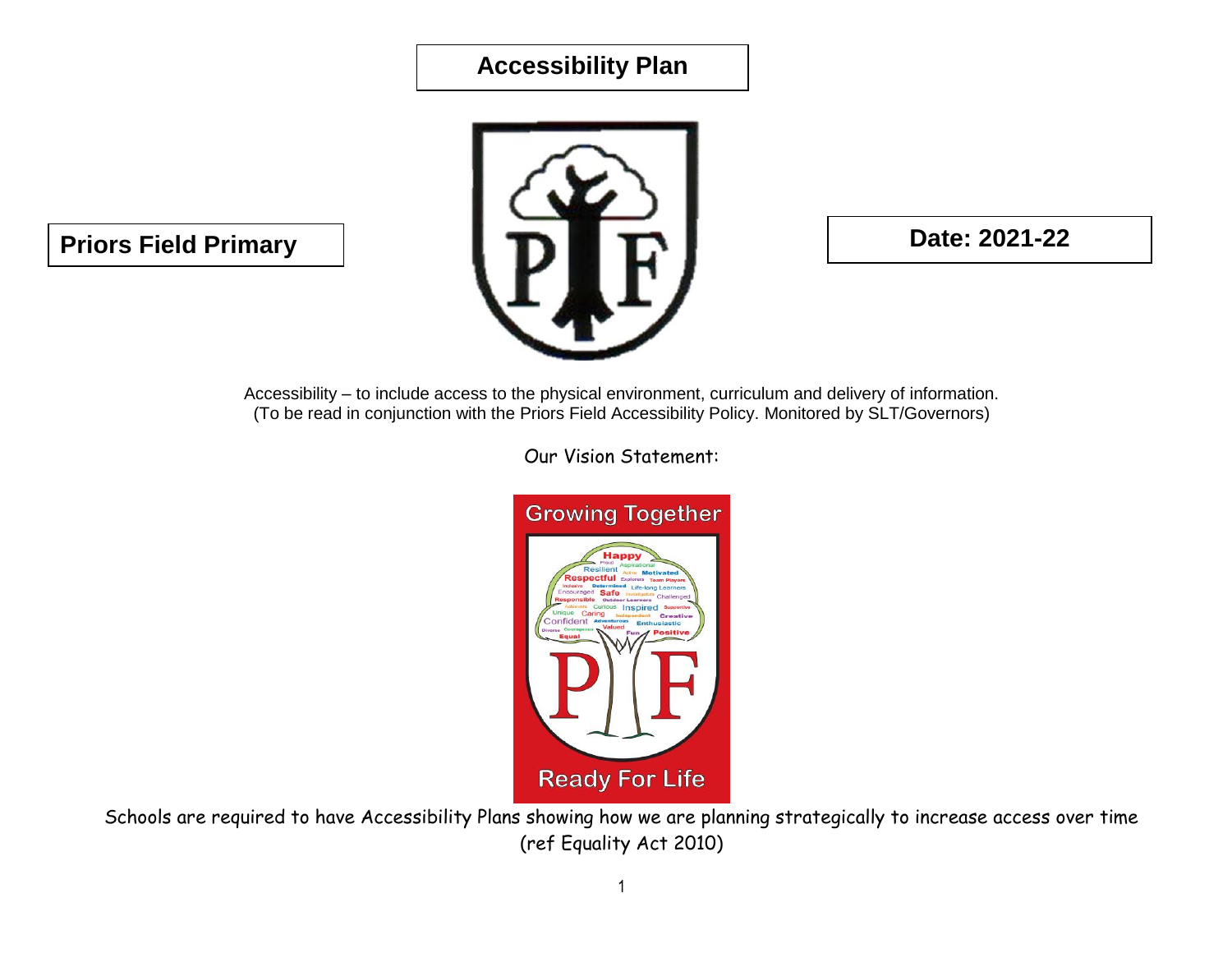## Ref Warwickshire Schools' Access Strategy website advice 2021

At Priors Field Primary School, we endeavour to provide quality education for every child within a caring, stimulating environment. All members of the school community are valued and encouraged to reach their full potential and experience success. We are committed to develop a common sense of purpose and shared responsibility between children, parents, staff and governors.

At Priors Field Primary we promote equality for all in every aspect of school life – for children, parents, staff and visitors.

| Target                                                                                 | <b>Tasks</b>                                                                                                                                                                                                                                                                                                                                                                                                                                                                                                                                                                                                                                        | Timescale           | <b>Resources</b>                                                                                                                                                                                          | Responsibility                                       | Monitoring                                                                                |
|----------------------------------------------------------------------------------------|-----------------------------------------------------------------------------------------------------------------------------------------------------------------------------------------------------------------------------------------------------------------------------------------------------------------------------------------------------------------------------------------------------------------------------------------------------------------------------------------------------------------------------------------------------------------------------------------------------------------------------------------------------|---------------------|-----------------------------------------------------------------------------------------------------------------------------------------------------------------------------------------------------------|------------------------------------------------------|-------------------------------------------------------------------------------------------|
| <b>Access to Curriculum</b><br>Ensure ICT appropriate for<br>pupils with disabilities. | Continue to review accessibility of<br>ICT/computing (including notepads, iPads,<br>laptops, recordable magnifying glasses<br>recording clip boards and 2 hydraulic IWB in<br>reception and Y1)<br>Involve pupils in review of hardware.<br>$\blacksquare$<br>Prioritise new software to purchase according<br>to need - for example, Nessy scheme for<br>auditory access.<br>Regular refresher training for teaching staff<br>and TAs on programs available to allow<br>access of all children. (ref staff changes Sept<br>2021)<br>Ensure through Vision Support Service that<br>equipment is accessible for all pupils.                          | Autumn<br>Term 2021 | School staff development<br>meeting/Business<br>meeting/ PTA funds                                                                                                                                        | ICT/Computing<br>Lead & SENDCo                       | <b>SLT</b>                                                                                |
| <b>Access to Curriculum</b><br>Create effective learning<br>environments for all.      | Reinforce responsibilities of all teachers as<br>outlined in the National Curriculum Inclusion<br>Statement and National Curriculum 2014 and<br>according to the Equality Act<br>Circulate H&S Classroom Checklist to all staff<br>$\blacksquare$<br>on termly basis.<br>Ensure all classrooms and resources are<br>$\blacksquare$<br>organised in accordance with pupil need.i.e<br>visual timetable in all classrooms, sensory<br>equipment for regulation, visually accessible.<br>Ongoing programme of staff CPD<br>Seek issues and feedback from pupils -<br>regular pupil voice consultation<br>PE LT plan and activities inclusive – monitor | Ongoing             | Checklist analysis shared<br>PE Leader R. Mann<br>CPD - planned training<br>opportunities meeting<br>specific needs and<br>meeting legislation to<br>continue to highlight our<br>school aim to provide a | All staff<br>K.Hallard<br>Report any<br>requirements | <b>SENDCo</b><br>through<br>monitoring<br>activities<br>K.Hallard<br>SLT and<br>Governors |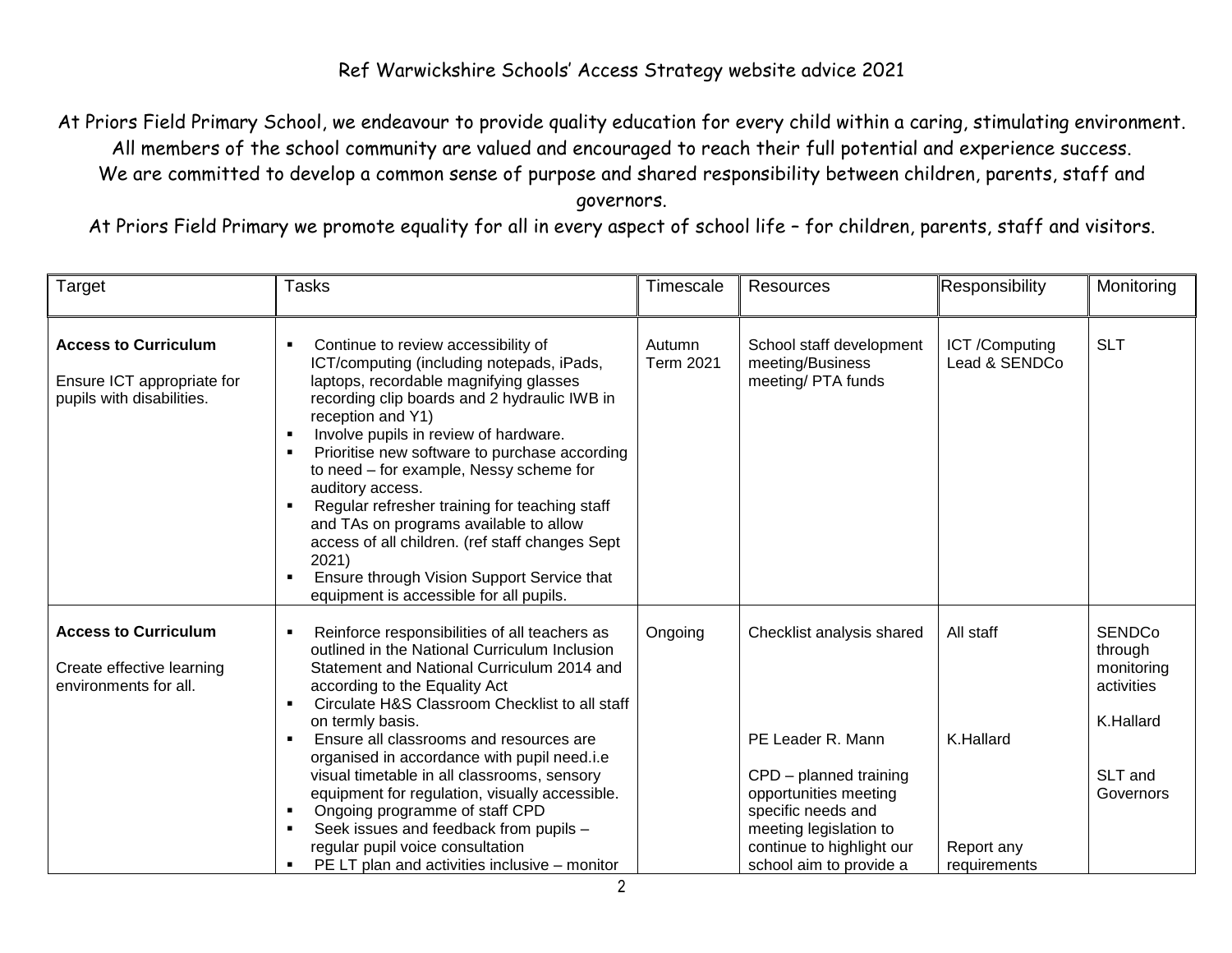| <b>Access to Curriculum</b><br>Differentiated curriculum                                                                                                    | events and extracurricular activities. (Focus<br>on activities being accessible, safe and<br>promoting healthy life choices)<br>Dyslexia friendly communication as needed<br>Lesson obs and drop ins/planning/book<br>trawls /triangulation days to include<br>monitoring to ensure that all pupils<br>access the whole curriculum through<br>differentiate and sometimes individual<br>plans.<br>To ensure that children with allergies are<br>$\bullet$<br>kept safe - Nut Free school<br>policy/adaptations to curriculum including<br>cookery so access to a broad and<br>balanced curriculum maintained for all                                                                                                                                                                           | On-going                             | high-quality education for<br>all.<br>Timetable of monitoring<br>within school action plan                                                                                                                                                                                                                                                                                                                     | highlighted to SLT<br>SLT/Govs/subject<br>leaders.<br><b>SLT</b>           | PE Leader<br><b>SLT</b><br>Curriculum<br>Leader<br>SENCo and<br>Govs |
|-------------------------------------------------------------------------------------------------------------------------------------------------------------|------------------------------------------------------------------------------------------------------------------------------------------------------------------------------------------------------------------------------------------------------------------------------------------------------------------------------------------------------------------------------------------------------------------------------------------------------------------------------------------------------------------------------------------------------------------------------------------------------------------------------------------------------------------------------------------------------------------------------------------------------------------------------------------------|--------------------------------------|----------------------------------------------------------------------------------------------------------------------------------------------------------------------------------------------------------------------------------------------------------------------------------------------------------------------------------------------------------------------------------------------------------------|----------------------------------------------------------------------------|----------------------------------------------------------------------|
| <b>Impact Analysis</b><br>Ensure all policies consider<br>the implications of Disability<br>Access.                                                         | Analyse impact of Behaviour Code/Anti-<br>٠<br>Bullying Policy, Educational Visits (including<br>specific risk assessments and Pastoral Care<br>Plans) Home Learning, Health Provision in<br>relation to pupils with disabilities. (Care plans)<br>Involve pupil and parent voice whenever<br>possible.<br>Consult pupils and staff on any proposed<br>changes.                                                                                                                                                                                                                                                                                                                                                                                                                                | Autumn<br>$2021 -$<br>Summer<br>2022 | Leadership Team and<br>SENDCo within on-going<br>review of policies.                                                                                                                                                                                                                                                                                                                                           | <b>SLT and SENDCo</b>                                                      | SLT and<br>Governors                                                 |
| <b>Premises - Physical</b><br><b>Environment</b><br><b>Review site access to meet</b><br>diverse needs of pupils,<br>staff, parents and<br>community users. | Review need for personal evacuation plans<br>(PEEP) within BEEP annual review.<br>Identify accessibility of play equipment /<br>$\blacksquare$<br>safety of surfaces - Adventure play space<br>2020 /trim trail on field 2021/22<br>Maintain courtyard space as a safe time out<br>space for all.<br>Review signage of evacuation procedures,<br>$\blacksquare$<br>internet safety, fire drill & PEEP if needed.<br>Specialist furniture as recommended, for<br>$\blacksquare$<br>example, specialist foot plate required in KS2<br>on recommendation of OT<br>Y5/6 cloakroom renovations 2020 monitored<br>$\blacksquare$<br>to ensure lockers may be accessed by all<br>children. (e.g. installed at differing heights)<br>Adaptations as necessary for visual needs -<br>starting Sept 2021 | On-going                             | On-going resources for<br>courtyard environment<br>New furniture for specific<br>needs on<br>recommendation of OT --<br>H&S / Resources<br>committee<br>Continue to reflect on<br>safety aspects of wet<br>pour/replacement with<br>paving programme.<br>Adventure Playground -<br>first phase installed 2020<br>- planned to include all<br>and safety guidance<br>shared in child friendly<br>visual format. | Site Manager/<br>Caretaker and<br>SLT/K.Hallard<br>Playground<br>Committee | SLT and<br>Govs                                                      |